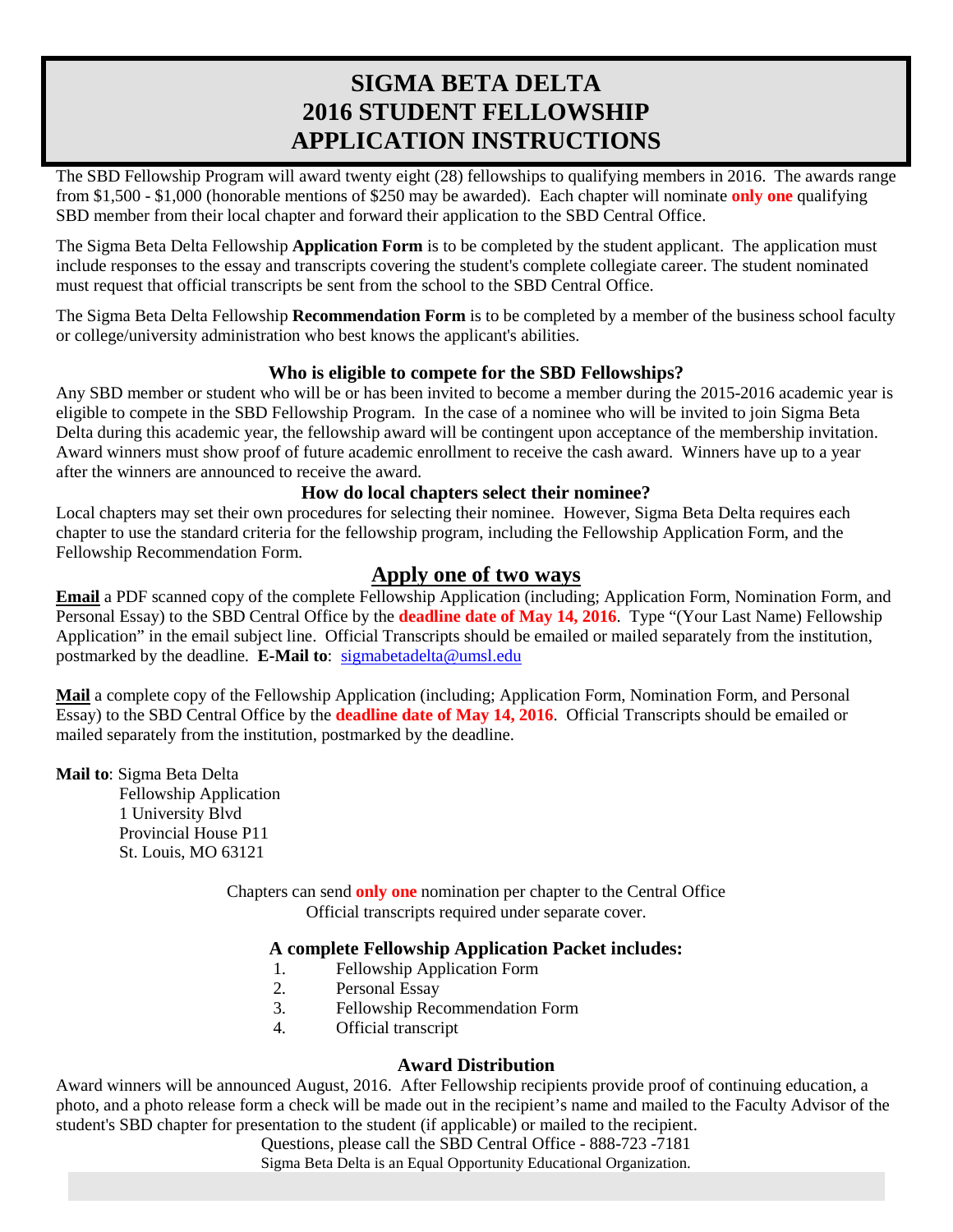# **SIGMA BETA DELTA 2016 Student Fellowship Application Form**

**(To be completed by applicant and returned to faculty advisor by local deadline.)**

Please read instructions carefully before completing this form. Type or print firmly and legibly.

| <b>Personal Information</b>                                                                                                                                                                                                    |                                                                                         |  |
|--------------------------------------------------------------------------------------------------------------------------------------------------------------------------------------------------------------------------------|-----------------------------------------------------------------------------------------|--|
| Name: Name and the set of the set of the set of the set of the set of the set of the set of the set of the set of the set of the set of the set of the set of the set of the set of the set of the set of the set of the set o |                                                                                         |  |
| <b>Best Contact information</b>                                                                                                                                                                                                |                                                                                         |  |
|                                                                                                                                                                                                                                |                                                                                         |  |
|                                                                                                                                                                                                                                | Telephone: <u>E-Mail Address:</u> E-Mail Address:                                       |  |
| <b>Educational Information</b>                                                                                                                                                                                                 |                                                                                         |  |
|                                                                                                                                                                                                                                | $\Box$ SBD Member or $\Box$ Will be inducted as an SBD member at (name of institution): |  |
| Inducted as/will be inducted as: $\Box$ Junior $\Box$ Senior $\Box$ Masters $\Box$ Doctoral Student                                                                                                                            |                                                                                         |  |
|                                                                                                                                                                                                                                |                                                                                         |  |
|                                                                                                                                                                                                                                |                                                                                         |  |
|                                                                                                                                                                                                                                |                                                                                         |  |
|                                                                                                                                                                                                                                |                                                                                         |  |
|                                                                                                                                                                                                                                |                                                                                         |  |
|                                                                                                                                                                                                                                |                                                                                         |  |

Currently, I am: a full-time student a part-time student graduated/working (where):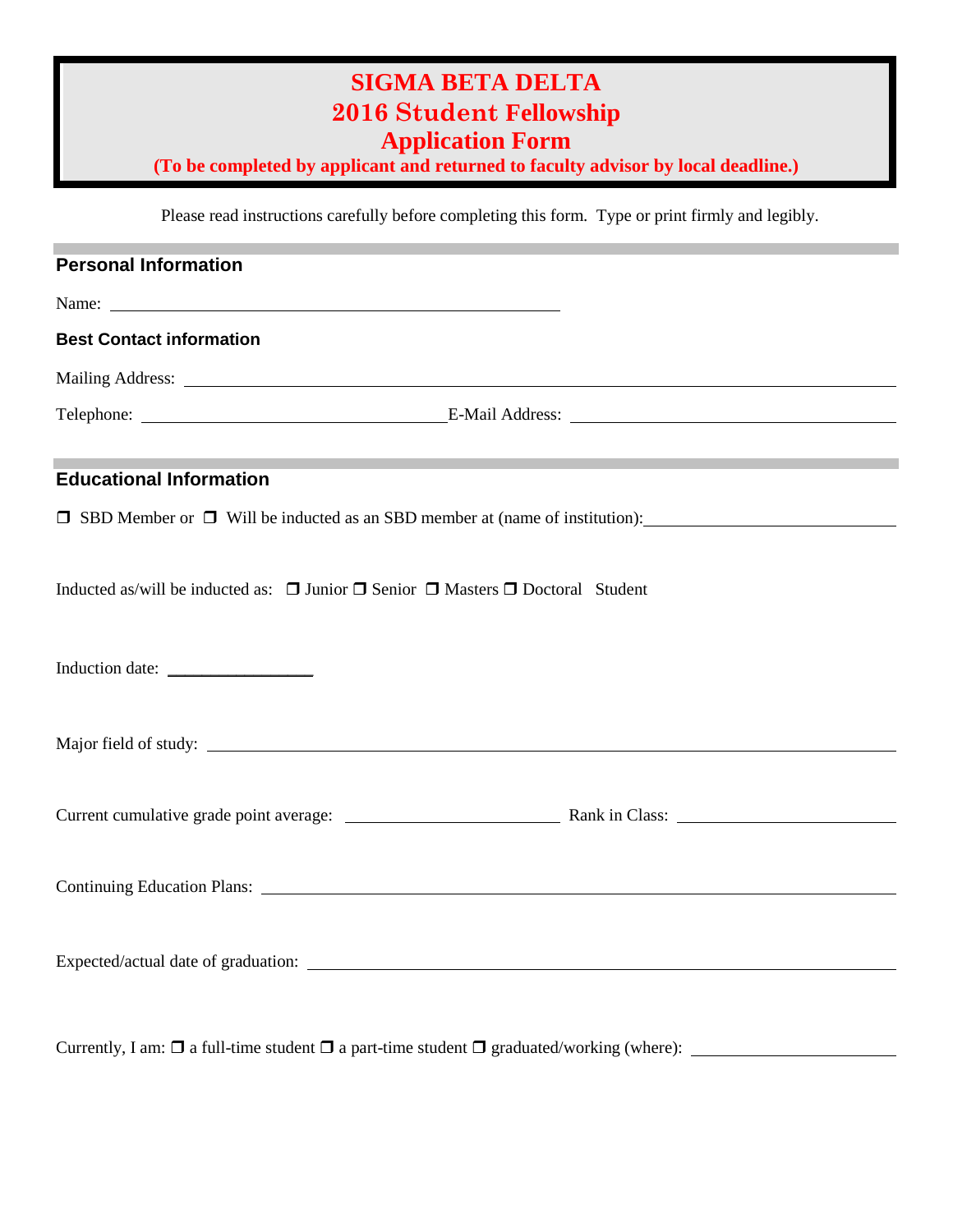## **Significant Work Experience**

#### List current or most recent first. *(Attach additional sheets if necessary)*

| Employer         | Dates (month and year)<br>From - To | Nature of Work | $F/T$ or $P/T$ |
|------------------|-------------------------------------|----------------|----------------|
| <u>1.</u>        |                                     |                |                |
| 2.               |                                     |                |                |
| $\overline{3}$ . |                                     |                |                |
| $\overline{4}$ . |                                     |                |                |
|                  |                                     |                |                |

#### **Honors and Activities**

Please list relevant honors, awards, scholarships, other special recognitions received and offices held in organizations. (Attach additional sheets if necessary)

| Date/Honor                                                         | <b>Granting Organization</b> | In Recognition of (Basis) |
|--------------------------------------------------------------------|------------------------------|---------------------------|
| 1.<br><u> 1989 - Johann Stein, mars and de Brazilian (b. 1989)</u> |                              |                           |
| 2.                                                                 |                              |                           |
| $\overline{3}$ .                                                   |                              |                           |
| 4.                                                                 |                              |                           |
| 5.                                                                 |                              |                           |
|                                                                    |                              |                           |

#### **Essay**

Attach an autobiographical essay, no more than 2 pages long, in which you discuss your academic strengths and challenges, significant experiences (personal, academic, or work,) community involvement, and the qualities of leadership important to achieving your goals. Highlight those personal accomplishments, achievements and experiences that have given you considerable satisfaction and have helped to form your character. Discuss your aspirations in terms of your educational and career goals. Explain why you are applying for a fellowship and the difference receiving a fellowship would mean in your life. In addition, state how your plans will support that part of Sigma Beta Delta's purpose "to encourage and promote personal and professional improvement and a life distinguished by honorable service to mankind." Please type and double-space the essay and place your name on it.

I authorize  $\frac{1}{\text{Number 1}}$   $\frac{1}{\text{Number 2}}$   $\frac{1}{\text{Time 3}}$  are to provide a recommendation for me for *Name Title*

the Sigma Beta Delta Student Fellowship Program using the Recommendation Form provided. I waive my right to read this recommendation. I certify that the information provided on this Fellowship Application Form is to the best of my knowledge, true and correct. Additionally, if selected, I authorize Sigma Beta Delta to issue a press release of my selection and will provide a current photograph (with release to print from photographer if copyrighted photo) to the SBD Central Office.

Applicant Signature Date and Applicant Signature Date and Applicant Signature Date

Questions, please call the SBD Central Office - 888-723 -7181 Sigma Beta Delta is an Equal Opportunity Educational Organization.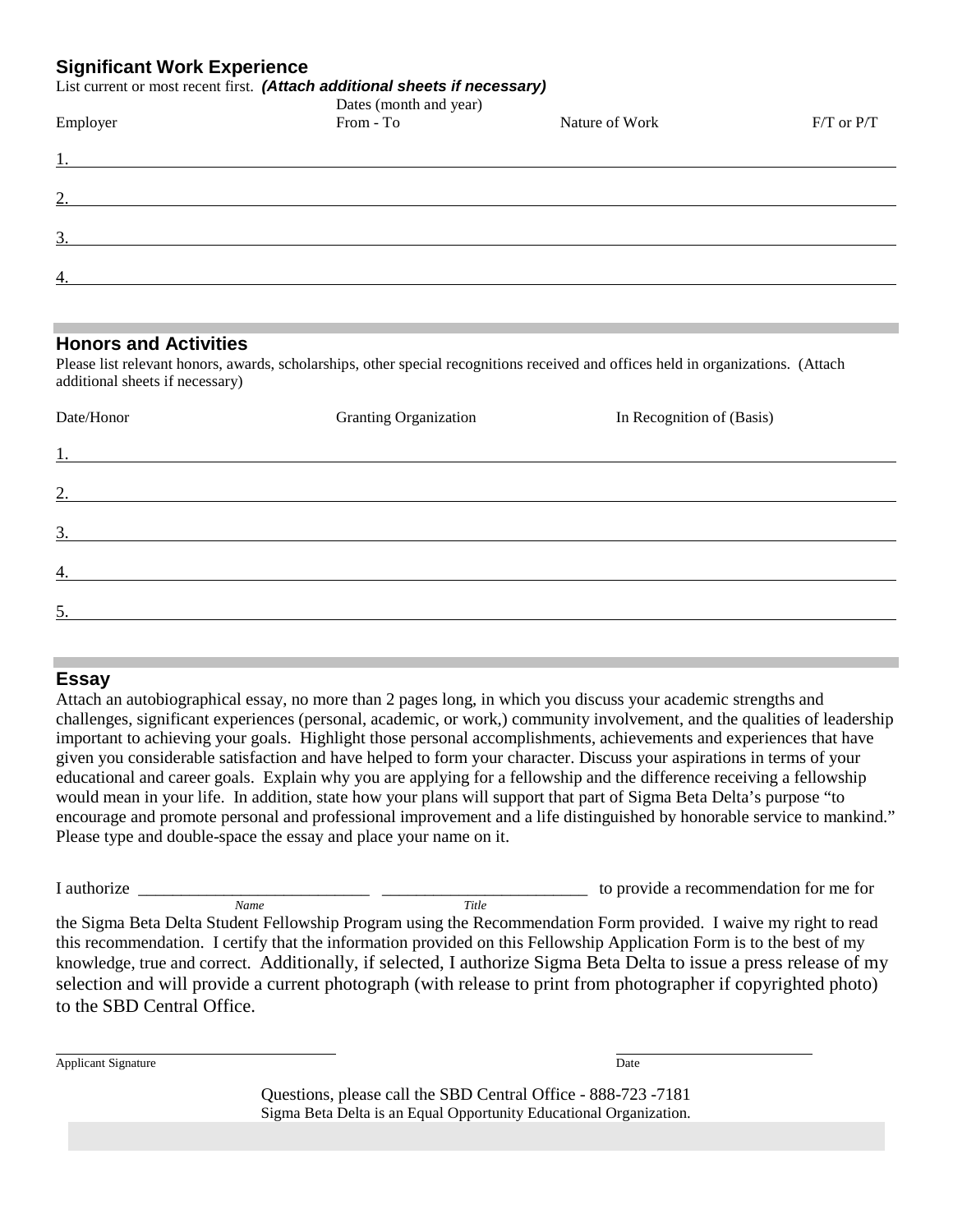# **SIGMA BETA DELTA**

**2016 Fellowship Recommendation Form**

**(To be completed by faculty/staff and accompany Fellowship Application Form)**

Please read instructions carefully before completing this form. Be sure to type or print firmly and legibly.

# **Information on Fellowship Applicant**

Full Name:

Sigma Beta Delta Chapter/Institution:

# **Information on Faculty/Staff Providing Recommendation**

| Name:<br><u> 1989 - Johann Stoff, amerikansk politiker (d. 1989)</u> | Title:<br><u> 1980 - Jan Samuel Barbara, martin al-Amerikaansk politik (</u> |
|----------------------------------------------------------------------|------------------------------------------------------------------------------|
| Institution:                                                         |                                                                              |
| Address:                                                             |                                                                              |
| Telephone:                                                           |                                                                              |

What characteristics do you consider to be the principal talents and strengths of the applicant which qualify him/her for the Sigma Beta Delta Student Fellowship Award?

Please comment on the applicant's academic preparation and abilities.

Please comment on the applicant's demonstrated and/or potential leadership.